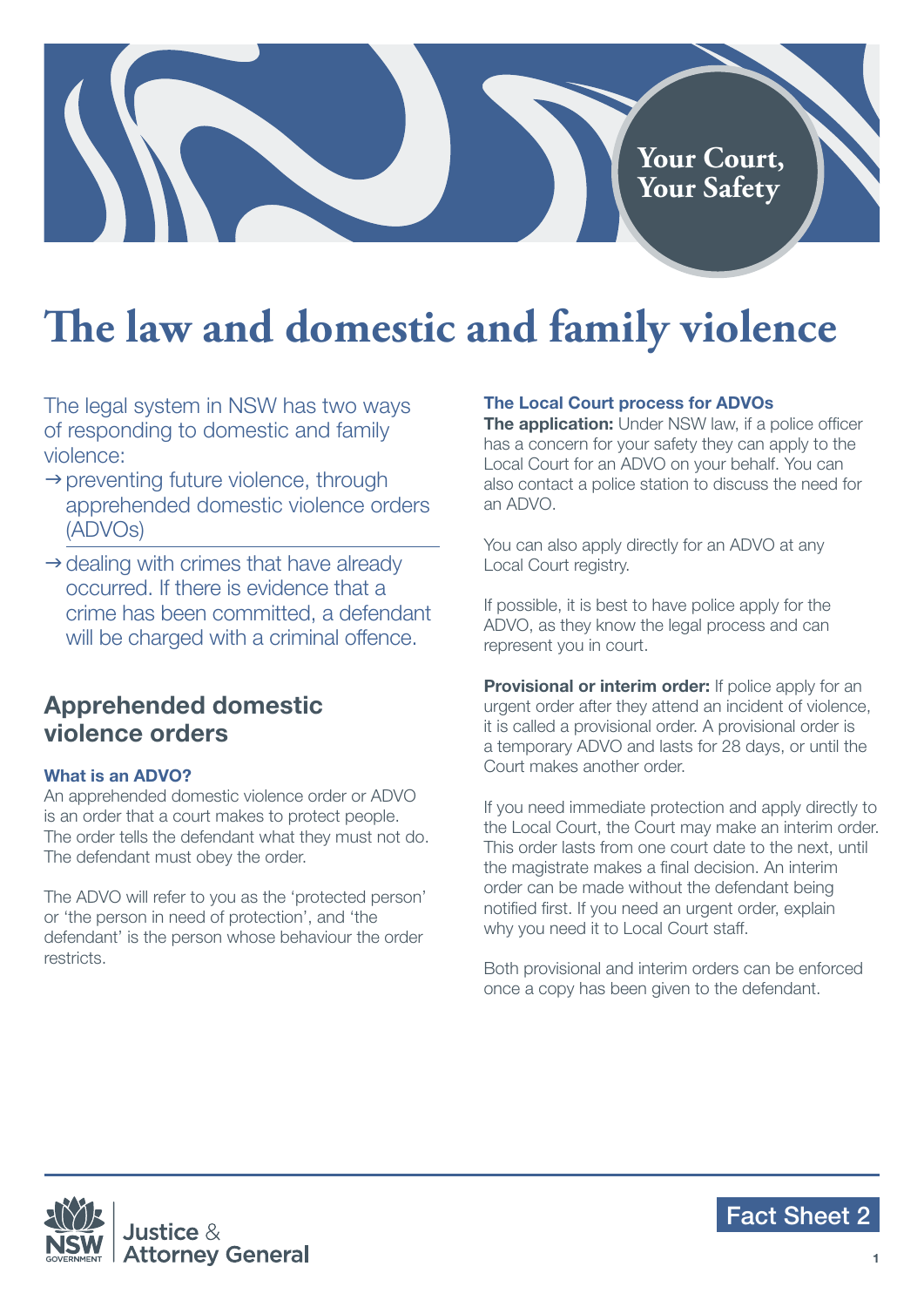

**The mention:** The first time you go to court is called a mention. A number of things will happen there:

- $\rightarrow$  the magistrate will check to see that the defendant has been 'served' or given a copy of the application notice. If the defendant has not been served or is not at court the magistrate may adjourn or postpone the case for a week or so to allow the defendant to be in court
- $\rightarrow$  the magistrate will ask the defendant whether they agree to the order, do not agree or 'consent without admissions'. Consent without admissions means that they do not admit that anything occurred, but agree that the Court can make an ADVO. If they agree or consent without admissions an order will be made immediately
- $\rightarrow$  If the defendant does not agree to the order, the magistrate will set a date for the protected person and the defendant to come back to court for a hearing. Sometimes there will be another mention before the hearing to allow the defendant to seek legal advice, or for another legal reason. Check with the Local Court registry or the police officer in charge of your case about when the matter will come back to court
- $\rightarrow$  The magistrate will ask which orders are requested on the ADVO. Changes to a provisional order can also be made at this time. Information about the types of orders that can be made is included later in this section
- $\rightarrow$  The magistrate may make an interim order or continue a provisional order. An interim order is in place until a final decision is made. The defendant must obey an interim or provisional order.

**The hearing:** At a hearing the magistrate examines the evidence and makes a decision about the ADVO.

You may be asked to give evidence about what happened to make you feel fearful. There are different steps to giving evidence in a court case:

- → **Evidence-in-chief** is when the police prosecutor asks you questions about what happened
- → **Cross-examination** is when the defence lawyer asks you questions
- → **Re-examination** is when the prosecutor sometimes decides to ask you more questions
- → **The magistrate** may also ask you questions about your evidence.

If police applied for the order, a prosecutor will question you, the defendant and witnesses.

In private applications your solicitor will ask the questions. If you do not have a solicitor to represent you, you will need to ask questions of the defendant and witnesses. The Women's Domestic Violence Court Advocacy Service (WDVCAS) may be able to help you to arrange legal representation. Contact LawAccess on 1300 888 529 to find out if there is a WDVCAS in your area.

**The magistrate's decision:** The magistrate's decision is based on whether your fear and/or the fears that police hold for your safety are reasonable. The magistrate will decide on the balance of probabilities whether there are reasonable grounds to make an ADVO.

The magistrate can make an ADVO even if you are not at court, if they are satisfied that you have been a victim of physical abuse and an ADVO is necessary to protect you from future violence.

If the ADVO is not granted, you can appeal this decision within 28 days.

**Appealing the decision:** If the Local Court or Children's Court dismisses an application for an ADVO, either you or the prosecutor may lodge an appeal in the District Court. The appeal notice must be made within 28 days after the original ADVO application was dismissed.

The staff at your Local Court office can give you information about making an appeal to the District Court for an ADVO. Contact the Police if a police officer made the original application. If you made the application, it is recommended that you arrange legal representation through Legal Aid NSW or by hiring a solicitor.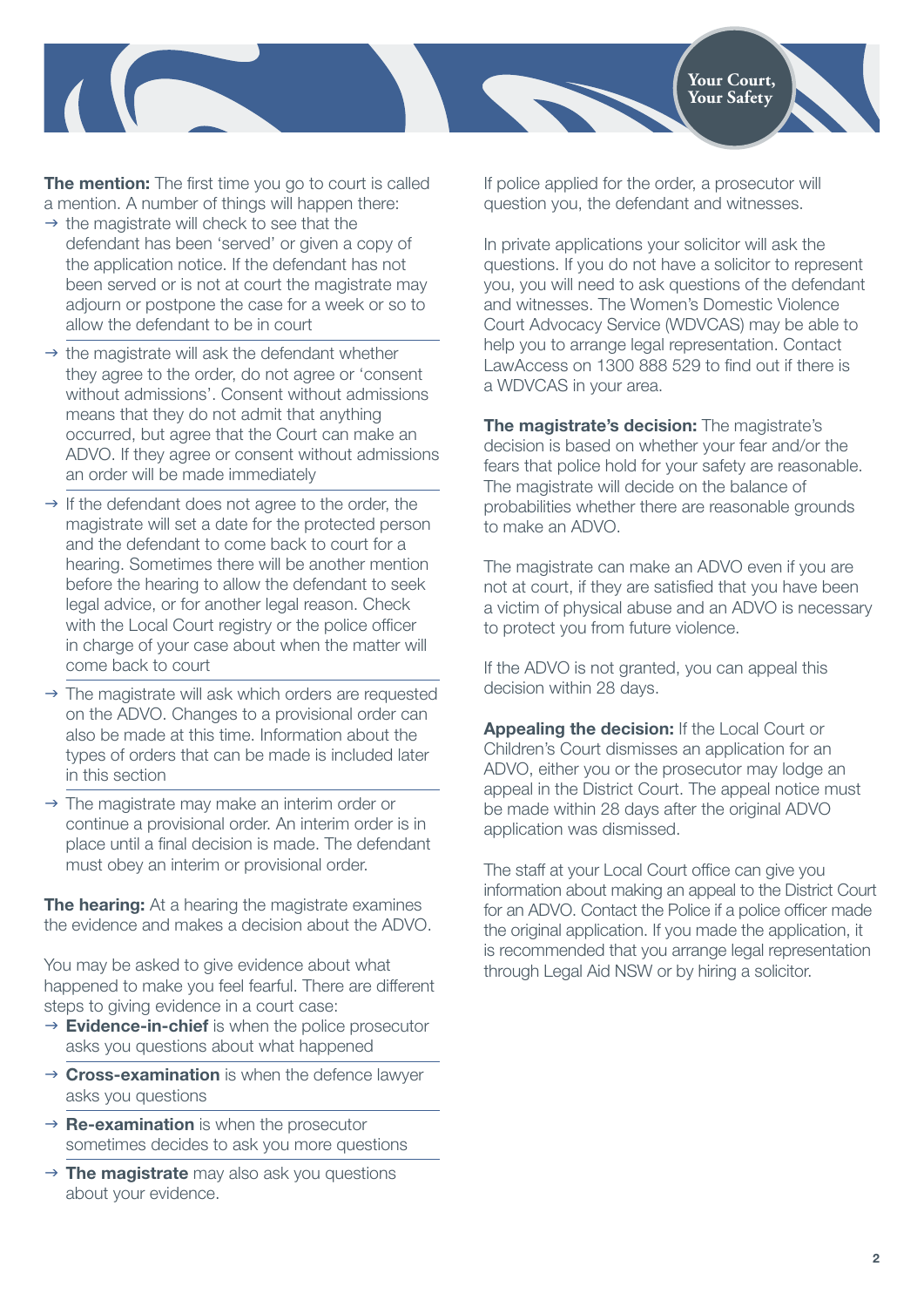

# **What orders can a court make?**

### **Standard orders**

All ADVOs contain standard orders that the defendant must not:

- $\rightarrow$  assault, molest, harass, threaten or interfere with you
- $\rightarrow$  intimidate you
- $\rightarrow$  stalk you.

These three mandatory conditions also protect anyone in a domestic relationship with you, such as your children, or a new partner.

### **Other orders**

A court can also make orders telling the defendant that they must not:

- $\rightarrow$  live in the family home
- $\rightarrow$  approach or enter places where you live, work or visit regularly
- $\rightarrow$  approach or contact you
- go to your children's school or child care centre
- $\rightarrow$  approach you, or places you may be, after drinking alcohol or taking drugs
- $\rightarrow$  possess any firearms
- damage your property.

The magistrate can also make other conditions as needed. You can discuss the need for other orders with a Police Domestic Violence Liaison Officer (DVLO) or domestic violence support worker, who can ask the police prosecutor to request that the orders be made.

### **Exclusion orders**

An exclusion order within an ADVO restricts the defendant from living in your home, visiting or going near your home. This kind of order can be made if the defendant normally lives with you, even if they own the home.

The Court will look at a number of things when deciding, such as:

- $\rightarrow$  the safety and protection of you and your children, if such an order is not made
- $\rightarrow$  any hardship it may cause
- $\rightarrow$  the accommodation needs of you and your children, and the defendant.

When deciding whether you should ask for an exclusion order, think about your safety and discuss this carefully with a support worker. They can help you consider the risks and benefits.

It is important that you talk about this option with a lawyer, court support worker or police officer when you apply for an ADVO.

Some areas of NSW have a Staying Home Leaving Violence (SHLV) project. The program gives support and help to women who want to remain safely in the family home or another home of their choice. Contact the Community Services Domestic Violence (DV) Line on 1800 656 463 to see if there is a SHLV project in your area.

#### **Property recovery orders**

A magistrate can also make an order to allow you to recover your property from the defendant, or allow the defendant to collect their property from your home. This kind of order is not intended to resolve disputes about who owns personal property, but it can ensure that items can be recovered without further problems occurring.

You, the police, or the defendant can request the order, or the magistrate can decide that it is necessary. The order can specify the items to be collected, the time of collection, and whether the defendant must be accompanied by the police or another person. Such an order does not mean that a person has the right to enter another person's property by force.

Property recovery orders can only be made at the same time the Court is making an interim, provisional or final ADVO.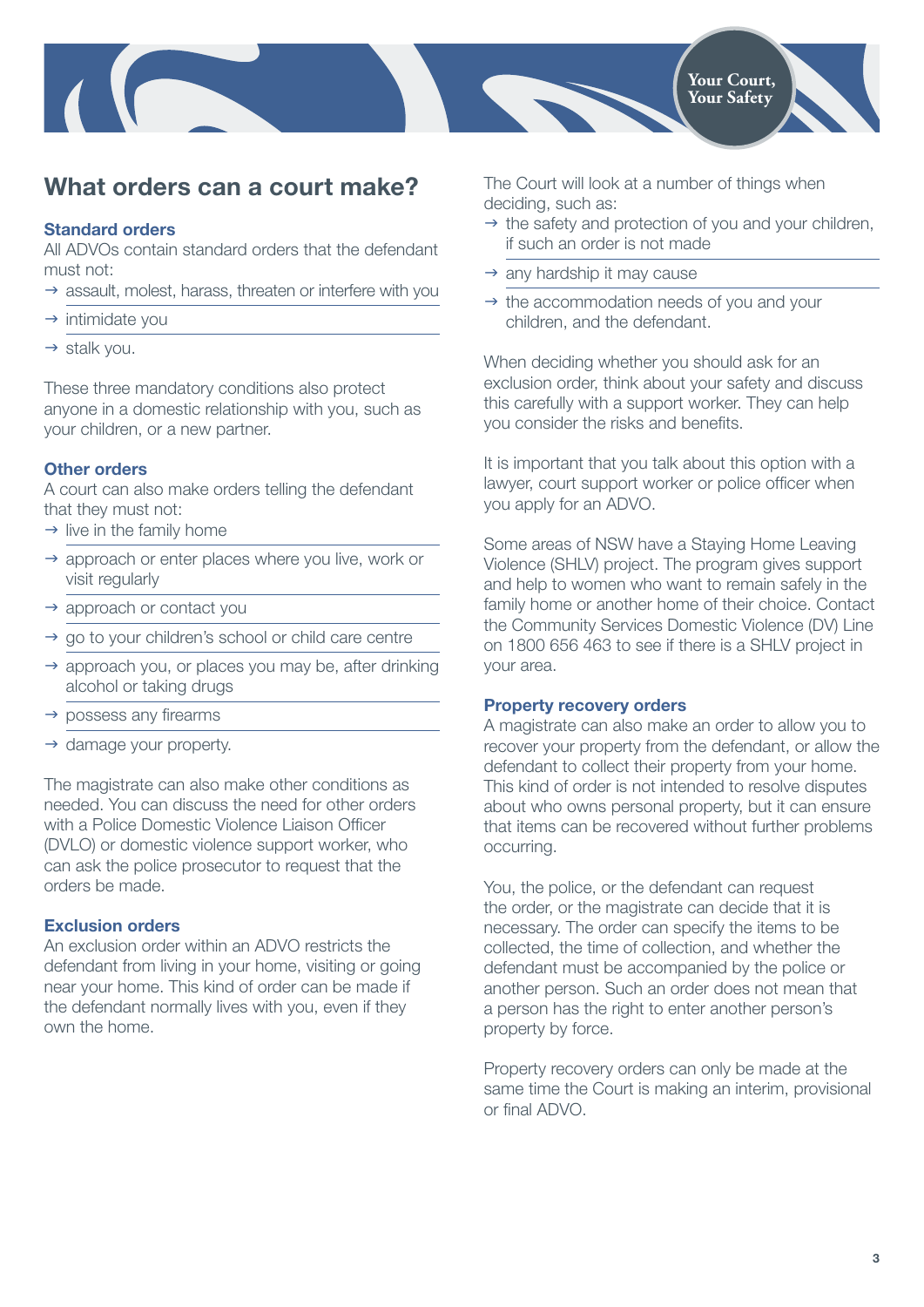

# **Criminal charges for domestic violence**

If a person is charged with a criminal offence, the legal process can be different depending on the seriousness of the charges.

Most charges for domestic violence are heard in the Local Court and prosecuted by a police prosecutor. Matters such as sexual assaults or physical assaults where someone is badly injured might be transferred to the District Court where the NSW Office of the Director of Public Prosecutions prosecutes the case.

### **Local Court process if a person is charged**

After an incident of domestic violence police will investigate and collect any evidence. If they find evidence that a crime was committed, police will charge the accused with an offence. If the offence is against a person with whom they are in a domestic relationship (a partner, ex-partner, family member or someone they live with), this is called a domestic violence offence.

If a person is charged with a domestic violence offence, police are required by law to apply for an ADVO. Generally the Local Court will deal with the criminal charges and the ADVO at the same time.

#### **An overview of the process**

**Police prepare a brief of evidence:** When someone is charged with an offence, a police officer must prepare a brief (or folder) of evidence. It will include all relevant witness statements, photographs and other evidence.

A copy of the brief of evidence must be given to the prosecutor and to the accused or their legal representative. In domestic violence cases, key parts of this brief are provided the first time the case goes to court in order to reduce the time it takes to go through the court process. The rest of the brief will be served at a later time if the matter is defended.

**The mention:** The first time the matter goes to court is called a mention. The process for mentions of charges in the Local Court is similar to the ADVO process and is described earlier.

The accused is asked whether they are prepared to enter a plea (they either plead guilty or not guilty). If they have not yet had legal advice they will be given the opportunity to do so. If so, the Court will adjourn (reschedule) the matter for a week or more.

In criminal cases there is often more than one mention. It is important that you know when you need to return to court. You can find out when the next court date is from the police or court staff.

If the accused pleads guilty there will be no hearing and the matter will go straight to sentencing.

**The hearing:** A hearing for a charge is also similar to the ADVO process, which is described earlier. At a hearing the magistrate listens to or examines the evidence and makes a decision about the charges.

At the hearing you may be asked to give evidence about the events that led to the charges. The accused and other witnesses may also give evidence. For more information about giving evidence at court see Fact Sheet 3 – *Preparing for Court*.

In a criminal matter, the prosecution must prove their case 'beyond reasonable doubt'. This differs from an ADVO, where the magistrate decides 'on the balance of probabilities'.

**Sentencing:** In criminal cases, if the accused is found guilty the magistrate may give a sentence such as a bond, fine or prison sentence or other penalty.

If the magistrate needs more information to help them decide on the appropriate sentence, sentencing may take place on another day.

**Appeals:** Sometimes an appeal is made to the District Court to have the conviction overturned or the sentence changed.

If there is an appeal the Office of the Director of Public Prosecutions will take over the case instead of the Police. A crown prosecutor will act on behalf of the victim in court, instead of a police prosecutor.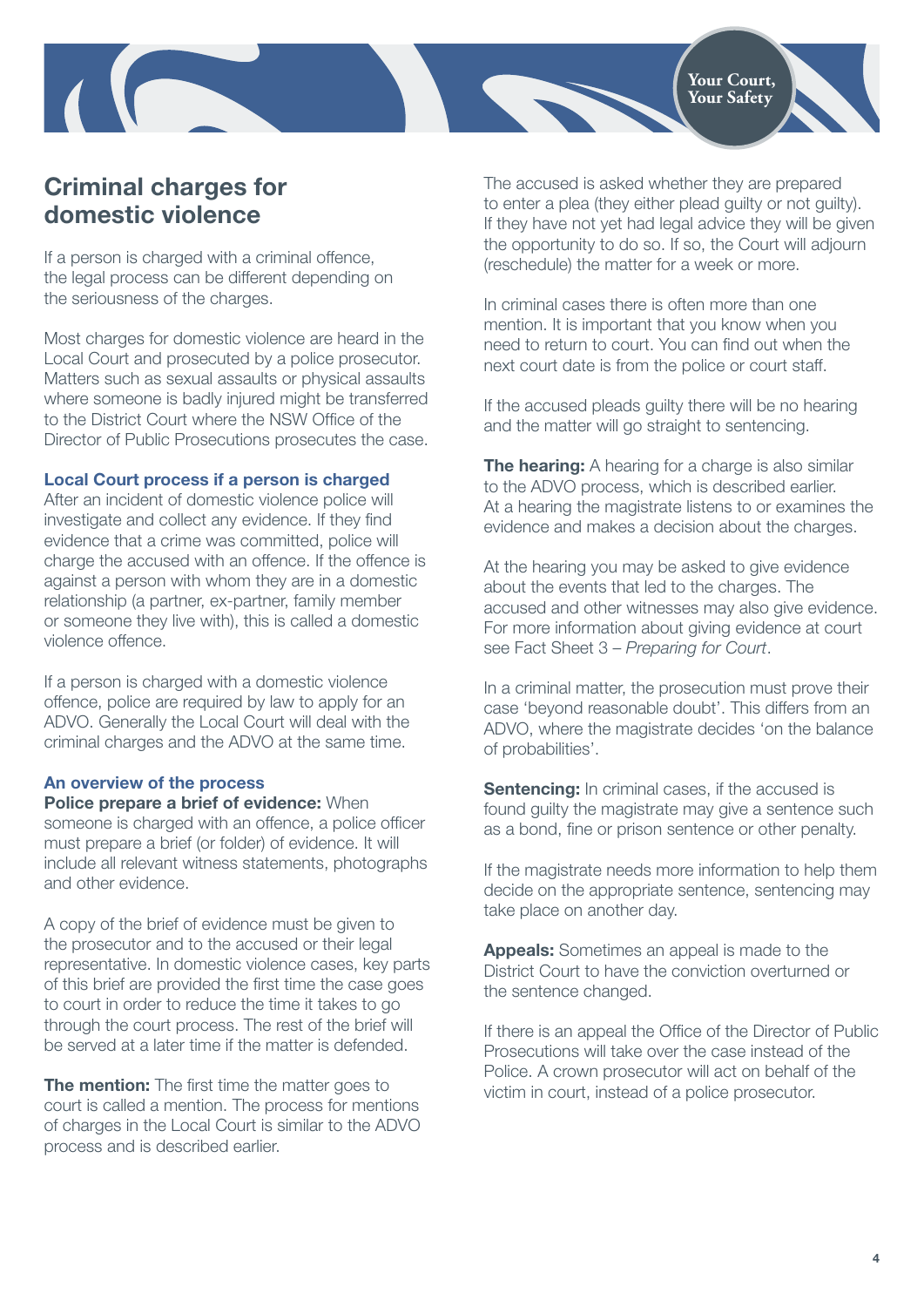# **Frequently asked questions about the legal process, charges and ADVOs**

## **Q When does an ADVO begin and end?**

**A** If the defendant is in court when an ADVO is made, the order begins immediately. If the defendant is not in court when an ADVO is made, the order will not begin until they are given or 'served with' a copy of the ADVO.

The ADVO will last for the period of time written in the order. Orders usually last one or two years. The magistrate can make a longer order if there are good reasons for doing so.

### **Q Is an ADVO a criminal charge?**

**A** No. An ADVO is not a criminal charge so the person named in the order will not get a criminal record. It is a crime to disobey an ADVO.

### **Q What happens if the defendant disobeys the ADVO?**

**A** If the defendant disobeys any of the orders in the ADVO, contact police immediately. Call '000' if you are in immediate danger, otherwise go to your local police station and report the breach as soon as possible.

If the defendant disobeys an ADVO, they are seen to 'breach' or 'contravene' the order, and may be arrested and charged. The maximum penalty for disobeying an ADVO is two years' imprisonment and/or a fine of \$5,500.

### **Q What if I don't want the ADVO?**

**A** Sometimes victims are fearful or reluctant about taking out an ADVO. To lessen the pressure victims might get from defendants, the law says police must take action if they have concerns for the safety of a victim—even if the victim does not want an ADVO. Talk to a police officer about any concerns you have and why they are making a court application.

## **Q Can an ADVO be cancelled or changed?**

**A** ADVOs can be changed or cancelled by applying to the Local Court. If children are named on the ADVO, then only the Police can ask the court for it to be cancelled or changed. If you would like more information about changing or cancelling an ADVO, contact your Police Domestic Violence Liaison Officer (DVLO) or Local Court office.

### **Q Can an ADVO be extended?**

**A** Yes. Before the order expires, if you still have fears for your safety you can apply to have the order extended. If a police officer applied for the order, discuss an extension with the DVLO or contact your Local Court registry. Try to apply to the court at least six weeks before the order expires to avoid having to apply for a new order.

#### **Q Is there any cost for applications for an ADVO?**

**A** There is no cost to apply for an ADVO, however, in cases where the Local Court believes that an application is frivolous (where there is no real basis for one) or vexatious (where it is made to threaten or annoy the other person) the court can award costs against the applicant.

## **Q What is a cross application?**

**A** A cross application is where the defendant applies for an ADVO against the protected person. If a defendant makes a cross application the Local Court is obliged to consider their application. Support and legal representation for women who are defendants in ADVO matters, including cross applications, may be available from the Women's Domestic Violence Court Advocacy Service (WDVCAS).

### **Q Do I need a solicitor?**

**A** If police apply for your ADVO, the police prosecutor will usually represent you in court, so you will not need a private solicitor.

If you applied for an ADVO yourself, you can have a solicitor represent you, or you can represent yourself. Representation for women in private applications for ADVOs may be available through the WDVCAS.